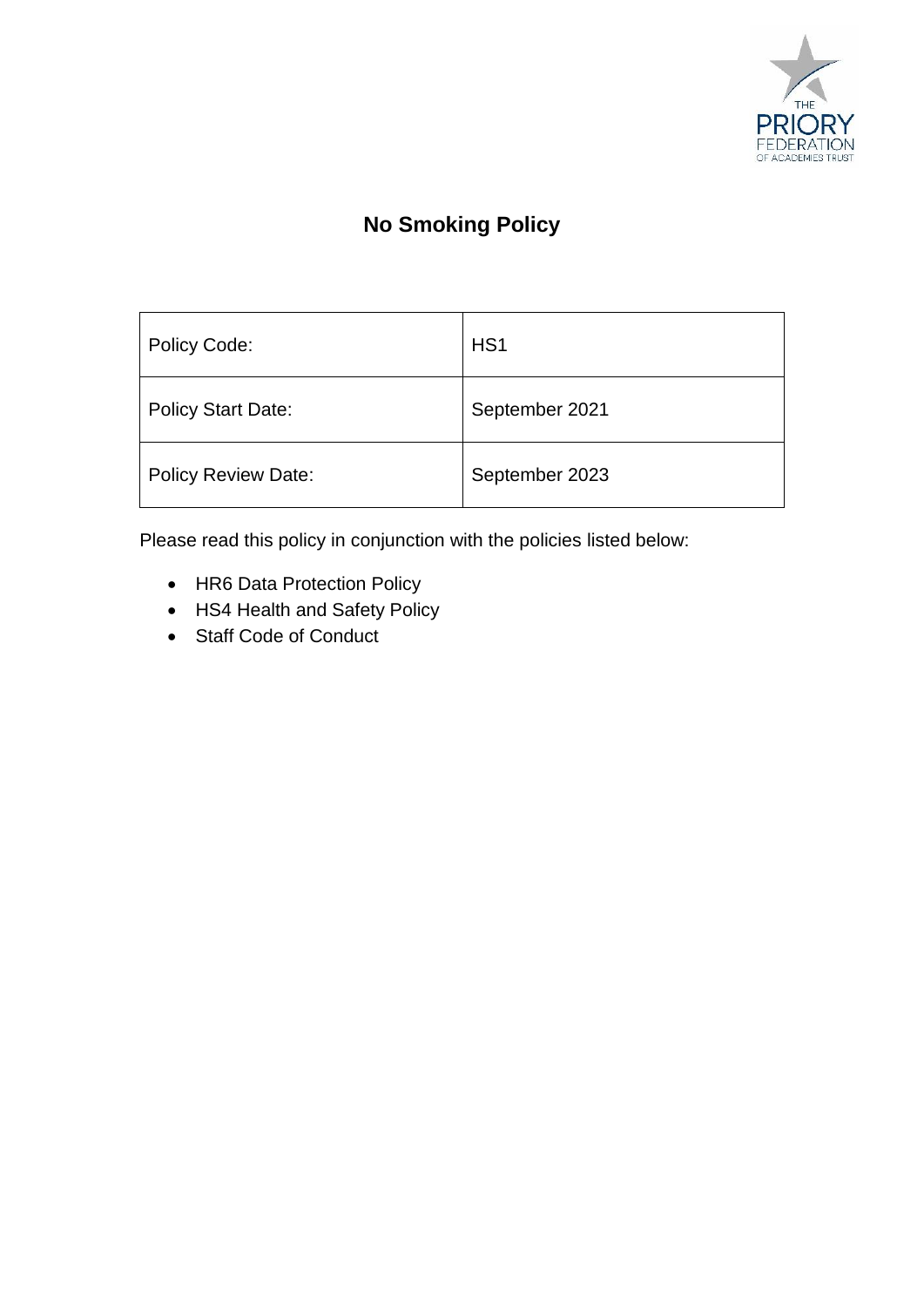

# **1 Policy Statement**

- 1.1 The policy outlines The Priory Federation of Academies Trust's (The Trust) approach to smoking on any Trust site. The purpose is to provide a healthy and safe working environment for all members of staff, pupils, parents, contractors and other visitors. The intention is not to confront smokers but to encourage and help those who wish to give up. The issue is not whether someone smokes but where and when they smoke.
- 1.2 References to the Trust or Academy within this policy specifically include all primary, secondary and special academies within the Trust, as well as the Early Years setting at the Priory Witham Academy, Priory Training and Lincolnshire SCITT.
- 1.3 This policy does not form part of any member of staff's contract of employment and it may be amended at any time.
- 1.4 The Trust is committed to leading a healthy organisation, which includes a commitment to and promotion of emotional wellbeing and mental health. Therefore, all Trust policies and procedures ensure this commitment is incorporated in order to support all staff and students. Members of staff are encouraged to speak to their line managers, and students are encouraged to speak to any member of staff, if they feel any part of this policy would affect their emotional wellbeing and mental health. Any such comments should be passed to the Trust's HR department (via [FederationHR@prioryacademies.co.uk\)](mailto:FederationHR@prioryacademies.co.uk) for appropriate consideration at the next available point in the policy review cycle.

#### **2 Roles, Responsibilities and Implementation**

- 2.1 The Pay, Performance and HR Committee has overall responsibility for the effective operation of this policy and for ensuring compliance with the relevant statutory framework. This committee delegates day-to-day responsibility for operating the policy and ensuring its maintenance and review to the Human Resources Director.
- 2.2 Leaders and Managers have a specific responsibility to ensure the fair application of this policy and all employee are responsible for supporting colleagues and ensuring its success.

#### **3 Aims**

3.1 To protect members of staff, service users, pupils and visitors to the Trust premises in accordance with the Health Act 2006.

# **4 Procedure**

4.1 The Trust regards itself as a health-promoting organisation. It recognises that its staff act as role models for pupils in all aspects of school life, including health promotion. In light of the evidence that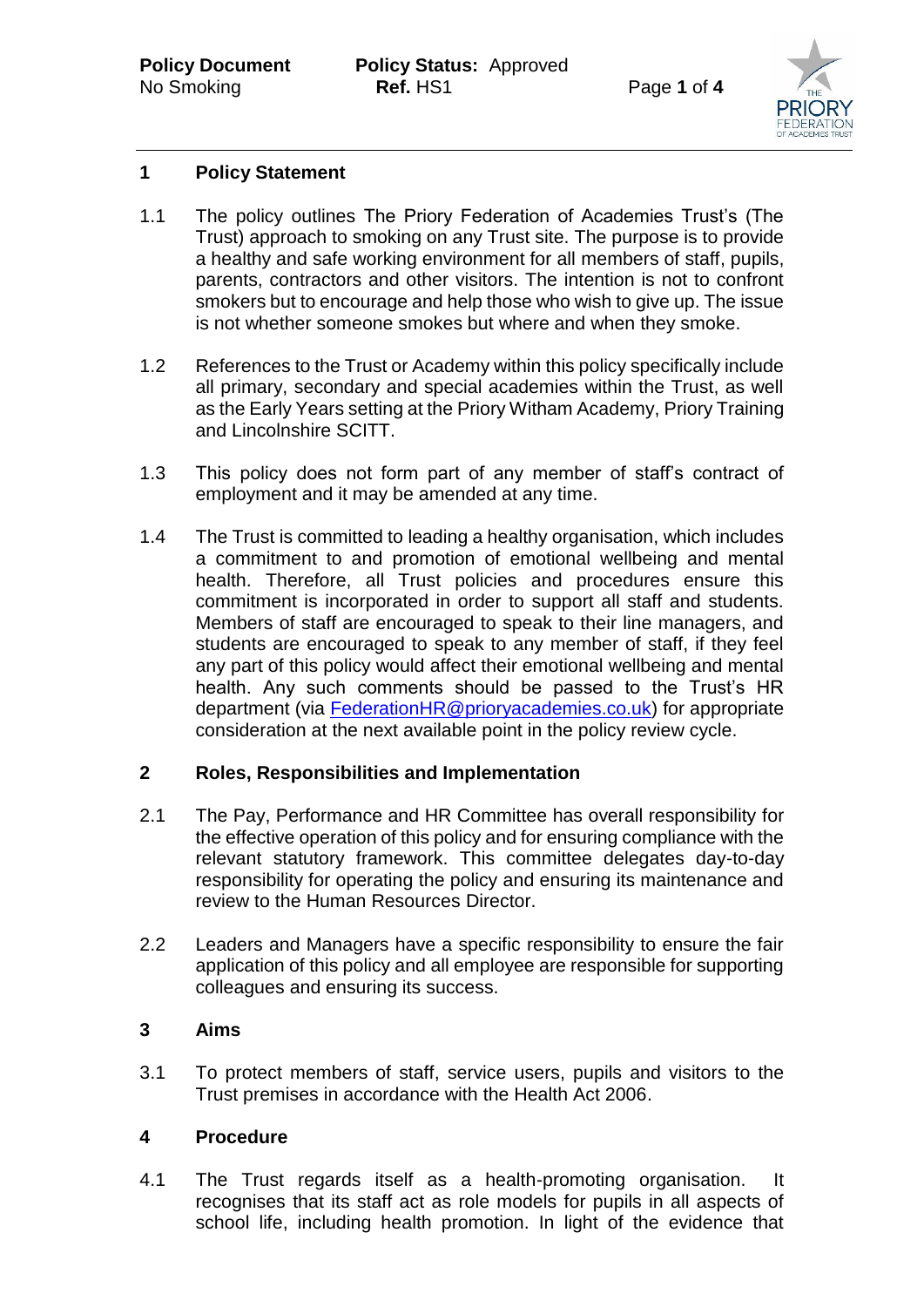

second-hand smoke causes damage to health, this No Smoking Policy has been implemented to:

- protect staff, children and young people, visitors and contractors from the effects of tobacco smoke;
- acknowledge the educational role of the organisation in discouraging children and young people from starting to smoke;
- guarantee a healthy working environment and protect the current and future health of employees, pupils, parents and visitors;
- to comply with National Legislation, Health & Safety and Employment Law;
- raise awareness of the dangers associated with exposure to tobacco smoke; and
- take account of the needs of those who smoke and to support those who wish to stop.

# **5 Restrictions on smoking**

- 5.1 Smoking is not permitted in any part of the premises, entrances or grounds at any time, by any person regardless of their status or business with the Academy. This extends to e-cigarettes and any other artificial apparatus.
- 5.2 Smoking will not be tolerated at entrances and exits and is not permitted in any of the following areas: lifts, corridors, stairways or wells, toilets, meeting or staff rooms or other communal and shared areas within the Academies.
- 5.3 Staff are not allowed to smoke in the presence/sight of pupils or parents/carers. This includes trips outside of school hours.
- 5.4 Smoking is not permitted in company vehicles or any vehicles being used on Academy business.

#### **6 Visitors**

- 6.1 All visitors, contractors and delivery personnel are required to abide by the No Smoking Policy.
- 6.2 Staff members are expected to inform visitors of the No Smoking Policy. However, they are not expected to enter into any confrontation that may put their personal safety at risk.

# **7 Procedures**

- 7.1 For staff, a breach of this policy could lead to disciplinary action being taken.
- 7.2 For visitors, contractors and delivery personnel, a breach of this policy may result in them being asked to leave the site.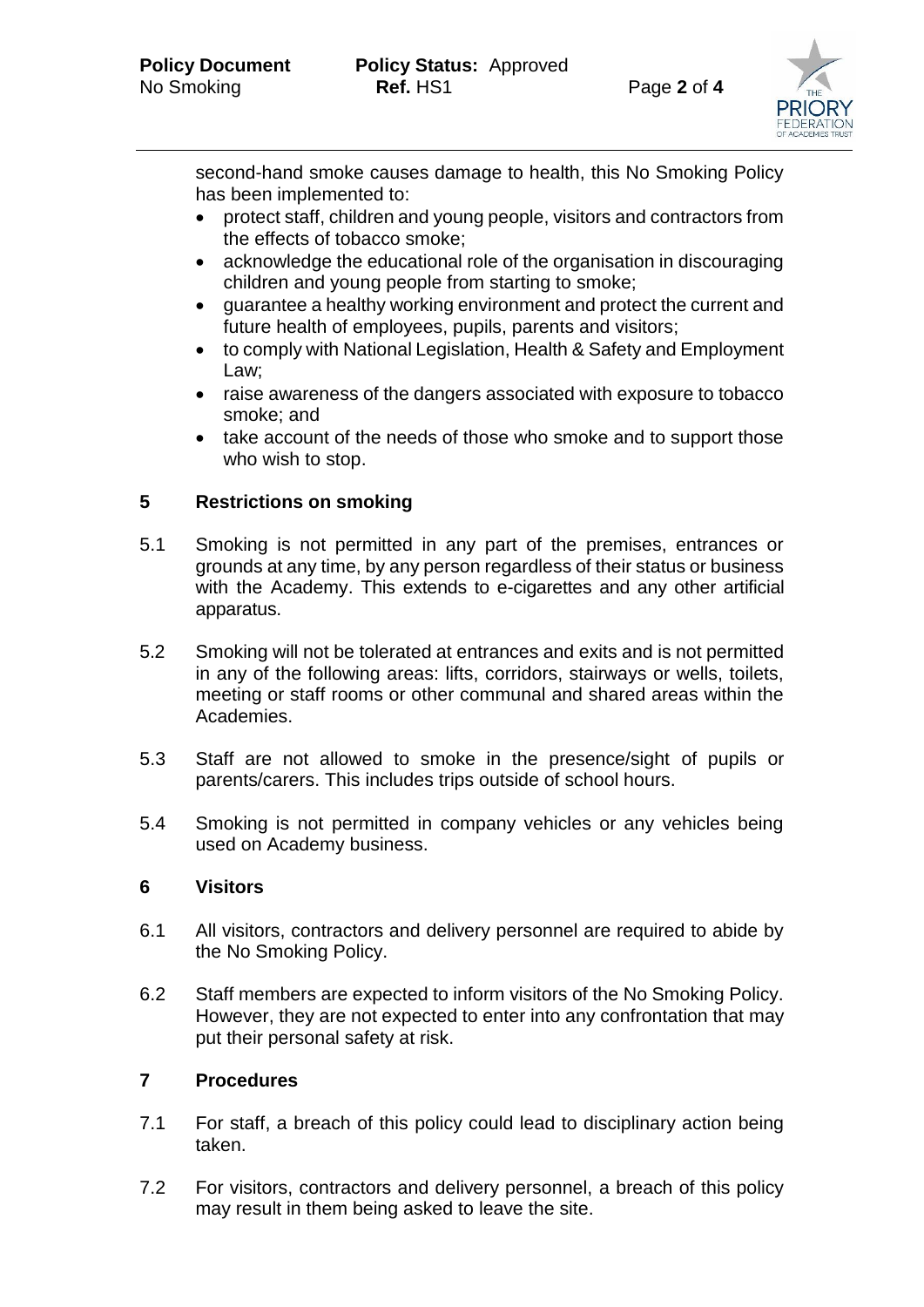

# **8 Support for smokers**

8.1 Any smoker requiring help and support in giving up smoking is encouraged to seek assistance and support through the national smokefree service online at [www.nhs.uk/smokefree](http://www.nhs.uk/smokefree) or by phoning 0300 123 1044 (free) to speak to an expert adviser.

# **9 Policy change**

9.1 This policy may only be amended or withdrawn by The Priory Federation of Academies Trust.